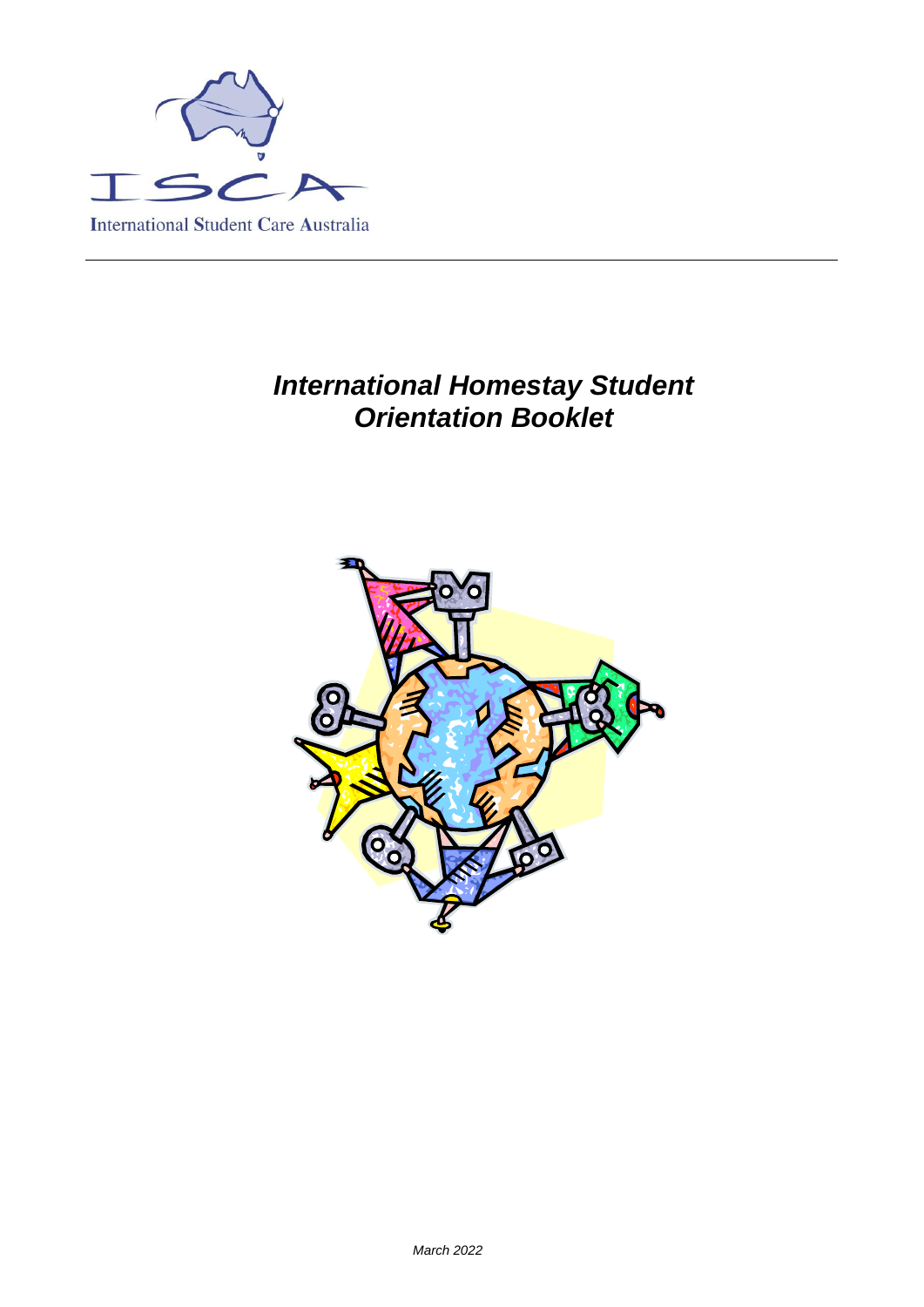#### **Introduction**

International Student Care Australia (ISCA) would like to extend to you a warm welcome to Australia and wish you every happiness and success with your study program. If you have any concerns or problems AT ANY TIME with your homestay or school, please do not hesitate to contact our staff. We are available to help you!

#### **Mission Statement**

It is the goal of ISCA to create safe environments for Homestay Students and an environment in which they can successfully pursue their academic careers and personal development.

#### **Statement of Commitment**

ISCA believes all Homestay Students have the right to feel safe from harm, be listened to, be involved in decisions that affect them, have their cultural values respected, and have their best interests considered.

#### **Code of Conduct**

All our international students must comply with ISCA's Code of Conduct. The Code of Conduct will form part of your Homestay Application. If you wish to have a copy of this document, you can ring or email the office to request a copy to be sent to you.

#### **Risk Management (Child Protection) Plan**

To ensure compliance with Queensland State Government legislation, ISCA has developed a Risk Management (Child Protection) Plan that applies to all international students, homestay host families and staff. To read this document, you can go to our website at [www.isca.net.au](http://www.isca.net.au/) or ring the office or email and request a hard copy to be forwarded to you.

| <b>Contact details</b><br><b>ISCA Office</b> | 24 Reginald Ave, Arana Hills Qld 4054<br>Telephone: 3851 0704<br>Facsimile: 3851 4047<br>E-mail: isca@isca.net.au           |
|----------------------------------------------|-----------------------------------------------------------------------------------------------------------------------------|
| <b>Postal Address</b>                        | P.O. Box 134, Arana Hills Qld 4054                                                                                          |
| Director                                     | John Coade<br>Email: isca@isca.net.au                                                                                       |
| <b>Homestay Coordinator</b>                  | Kim Lingard<br>Email: kim@isca.net.au                                                                                       |
| <b>Emergency Contact</b>                     | 3851 0704 (9.00 am - 5.00 pm Monday to Friday)<br><b>Outside business hours:</b><br>John: 0427 269 360<br>Kim: 0427 993 270 |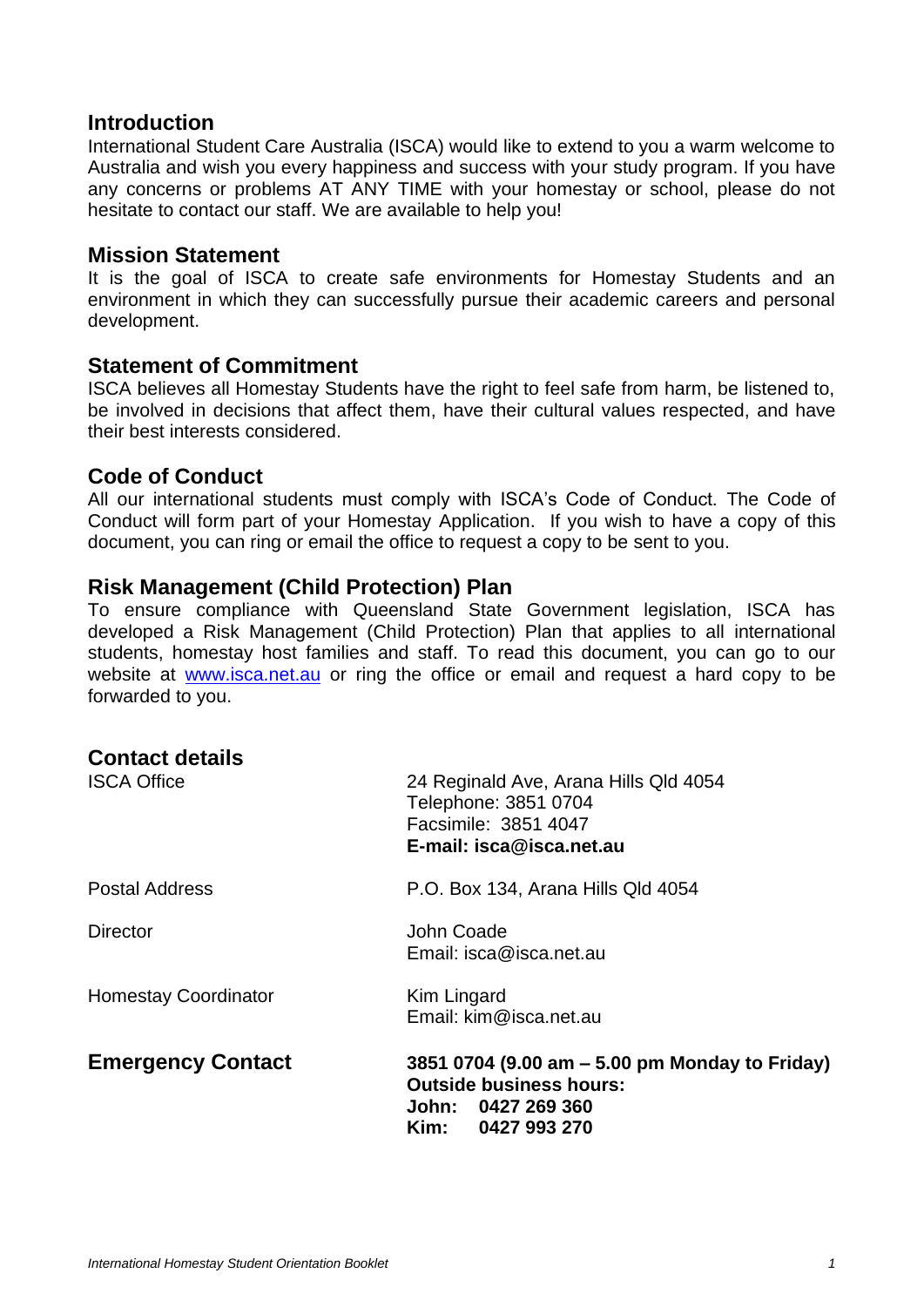# **Food**

Australian food will probably be different to what you are used to, but try everything that your host family provides. Tell your host family of your food preferences – they also need to know how much food you like and any dietary preferences.

#### **Manners**

Australia is a polite society. You should always follow a request with "please" and say "thank you" when someone does something for you. It is also polite to say "good morning" to everybody when you wake up in the morning and "good night" when you go to bed. If you do not understand a question, please say "I beg your pardon" or "I am sorry; I do not understand".



Remember the rules of your Visa! If you break the Conditions of your Visa, you may be deported to your home country immediately

# **Overseas Student Health Cover (OSHC)**

This is compulsory and organised by your Australian school through an approved Health Fund. The school will pay the premium direct to the Health Fund and pass the membership card on to you. If you need to visit a medical practitioner or doctor, you should pay the account at the time of the visit and then claim a refund from the Health Fund using the membership card supplied to you by your school.

# **Student Identification Card (ID) and Passport**

Your Australian school will organise an ID card for you shortly after your arrival. Look after this card as it is required to obtain student concessions on public transport, at cinemas, theme parks and also on domestic airlines in Australia.

Keep your Passport in a safe place at home. Don't take it with you when you are out as a form of identification. Use your Student ID Card as your form of identification.

# **Your Australian Host Family**



Australian families come in many shapes and sizes. Your host family could consist of a mother, father and children. Some families may have step-parents or step-children, while other families may have older children living away from home who are studying at university or working. Some families are single parent families while others may even be extended families that have grandparents living with them.

While there is no typical Australian family, ISCA does provide quality homes in which you will be assured of a wonderful experience. You can be sure that your host family cannot wait

to meet you and to show you what life is like in Australia.

Australia is a huge country – many times larger than any European country, but has a population of only 24 million. Most families live in the city or country towns and only a few families live in the remote outback, where you will find our distinctive farming, cattle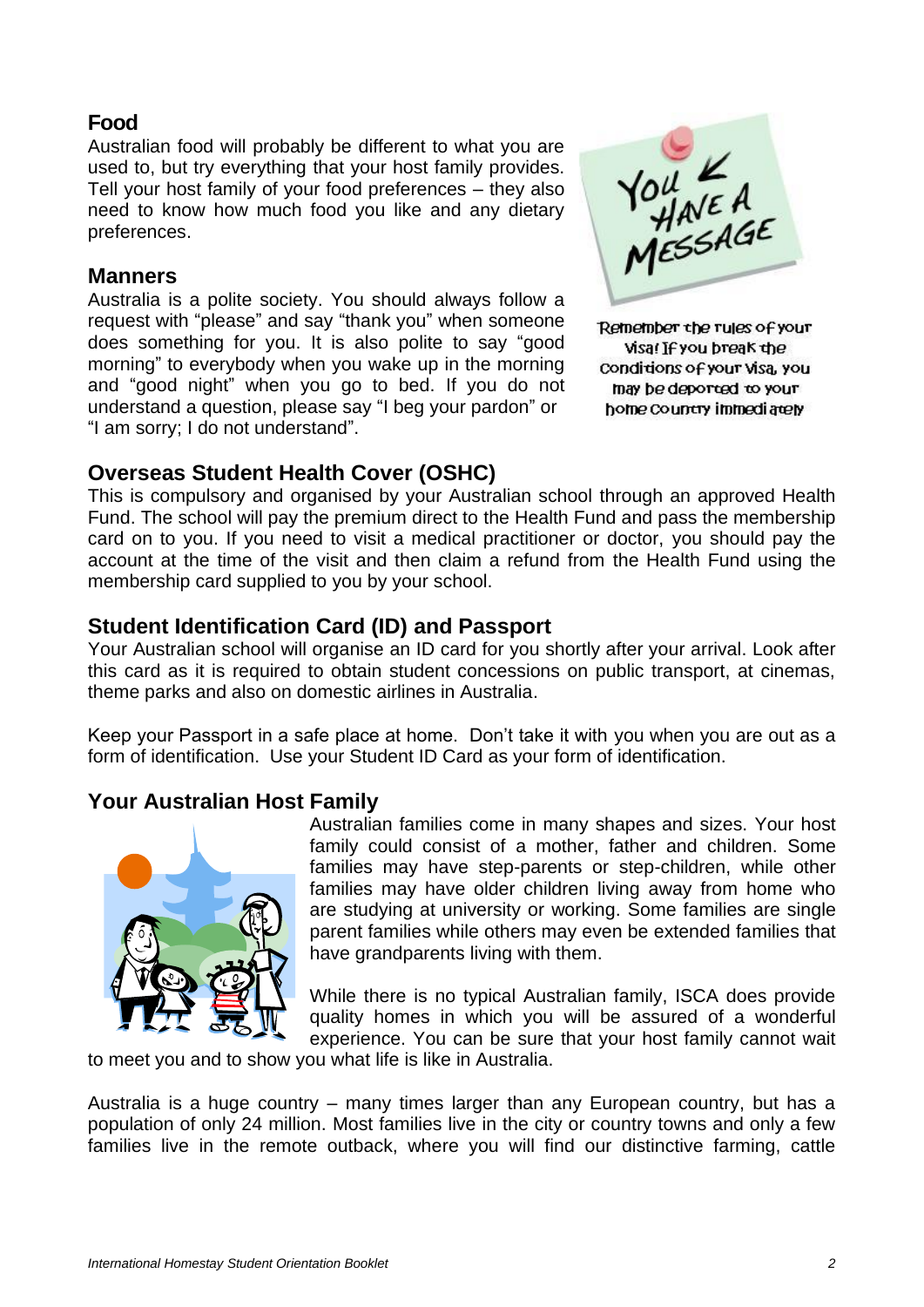stations and extraordinary landscapes that have symbolic meaning and spiritual significance to the traditional Indigenous people of Australia.

Australia is a modern multi-cultural society. Some members of your host family may have come to live in Australia from another country e.g. Italy, New Zealand, Philippines, Greece or India. Some families will be very busy and organised with both parents working outside the home, while in other families only one parent may be working.

Members of Australian families like spending time with each other. They may go on outings to the beach or bush walking. They may play sport, or watch other family members playing sport or they may participate in social activities. Weekends and evenings are generally spent together, working around the house, playing sport, watching television or participating in social outings.

# **Household Rules**

Homestay families are likely to treat their international student as they would treat their own child. This includes abiding by the house rules, which visitors should abide by and respect. If you are meeting friends somewhere, make sure that your homestay family knows exactly where you are going and what time you will be back. If this time changes, then telephone/text your homestay family and advise them of the change of plans. It is respectful, courteous and good manners to do so. If you change your plans and don't require a meal, you should phone/text your host family and talk about it as early as possible.

# **Meals**

All meals are to be eaten in the kitchen.

- No food in the bedroom. This way insects and vermin will not come into the bedroom and bed which could attack you when you are sleeping.
- No drinks to be consumed in the bedroom.
- Please use a plate when eating do not eat food directly off the kitchen bench.

# **Helping Around the House**

It is not usual for Australian families to have home help. All members of the family are expected to help with housework. Every morning make your bed neatly, hang up your clothes and put out your laundry/dirty clothes for washing. Each week, clean and tidy your room, take out your rubbish to the bin. Take your turn in setting the table at night for the evening meal, washing and drying dishes and feeding the family pets. Offer to help with cooking



meals at night and preparing your own school lunch and breakfast, if this is the normal routine for other family members. Speak with your homestay family to confirm their household routine.

### **Personal Hygiene**

Every culture has different standards of "cleanliness." For example, bathing once a week may be considered socially acceptable in one country, but in Australia it would be considered unhealthy because of the temperate climate. People normally shower daily. Showering, in addition to shampooing hair and washing clothes frequently, allows people to remain free from body odour. While you are in Australia, you should shower every day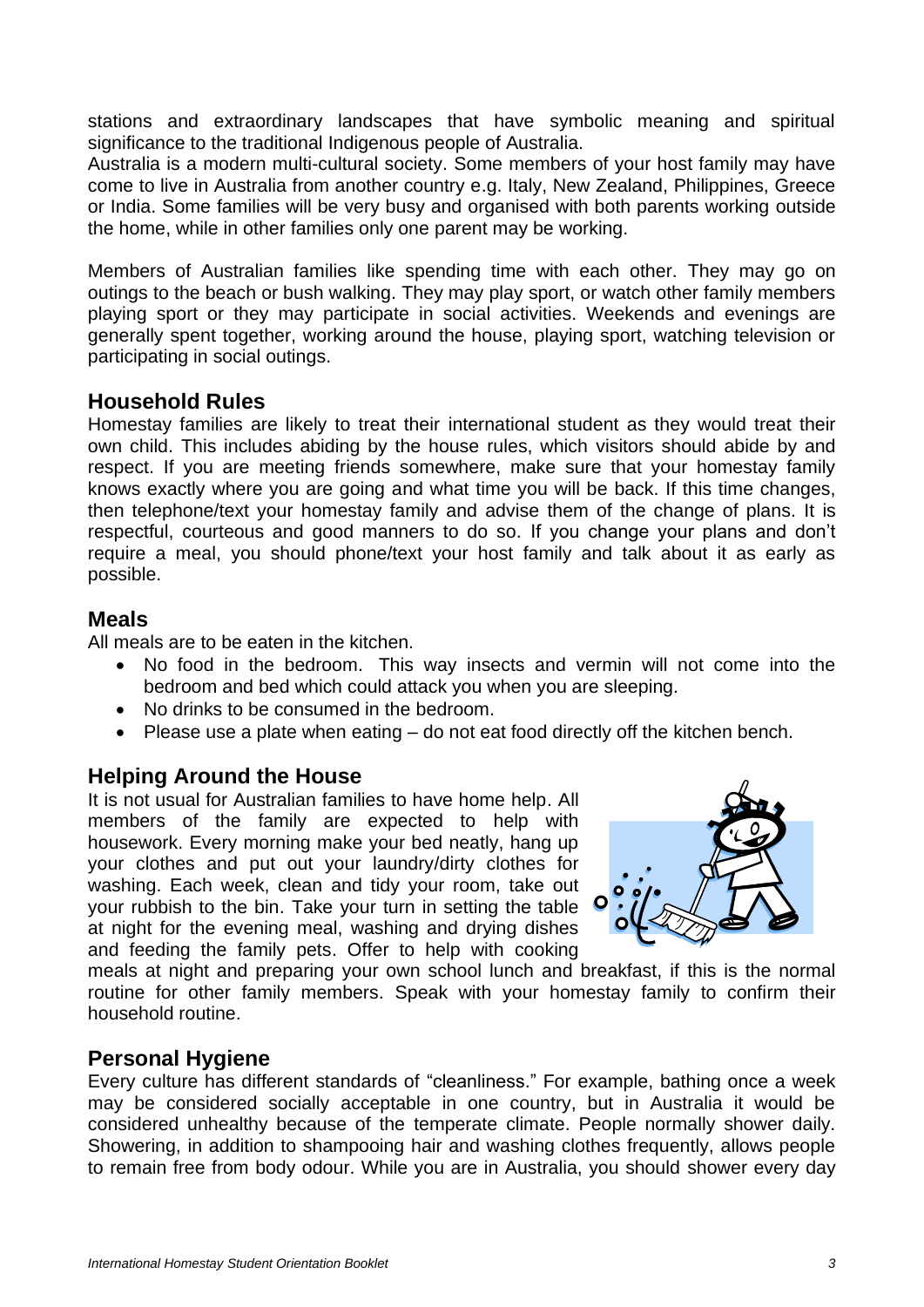and use hygiene products, such as personal deodorant. Ask your host family how long you may spend in the shower - four minutes is usual.

Australia is a very dry country and water is scarce and it is expected that people will not spend a lot of time in the shower. Until recently Australia has been in severe drought. Although we have had recent rain, Australians are expected by the government to still conserve water, such as by taking short showers and turning off the tap while cleaning teeth.

# **Washing Your Clothes**

Discuss with your homestay mother the days of the week she usually does the family washing/laundry. It is recommended that you purchase three sets of school uniforms, as a minimum. If you prefer to do your own washing, please discuss this and your host family will show you how, when and where to do so. It is advisable for a student to do their own ironing.

### **What to Do If You Are Sick**



If you become unwell, let your host family know immediately. The host parents will make an appointment with a doctor, if required, who may prescribe medication. If you have to visit a doctor, you will be expected to pay for the consultation at the time of appointment and claim back later from your medical insurance by completing a Claim Form issued by the Health Fund. You will need to show them your Health Fund card (OSHC). Every day you are unwell, your host parent should telephone your school in the morning if you are unwell and cannot go to school. You cannot phone the school yourself to let them know you are absent.

If you are continually unwell, it is important that you ask your homestay hosts to take you to the doctor. You should ask your doctor for a Certificate to take to your school when you return.

If you need any emergency procedure, your homestay host should take you to the Hospital and then contact ISCA who will contact your agent and/or your parents.

### **Saving Electricity**

Australians are very energy conscious and considerate of the environment. They do not leave lights on when they are not in the room. Ideas to help save electricity are:

- ❖ Turning off the light in your room when you leave the room.
- ❖ Turning off any heater, fan or air-conditioning that is in your room when you leave the room. Your homestay family will explain the use of these electrical items to you.
- ❖ Turning off the television or stereo if you are the last one to leave the room.

### **Security**

Some homes have a security system and your host family will teach you how to operate the system. If you are the last person to leave the home in the morning, remember to close windows and lock all doors.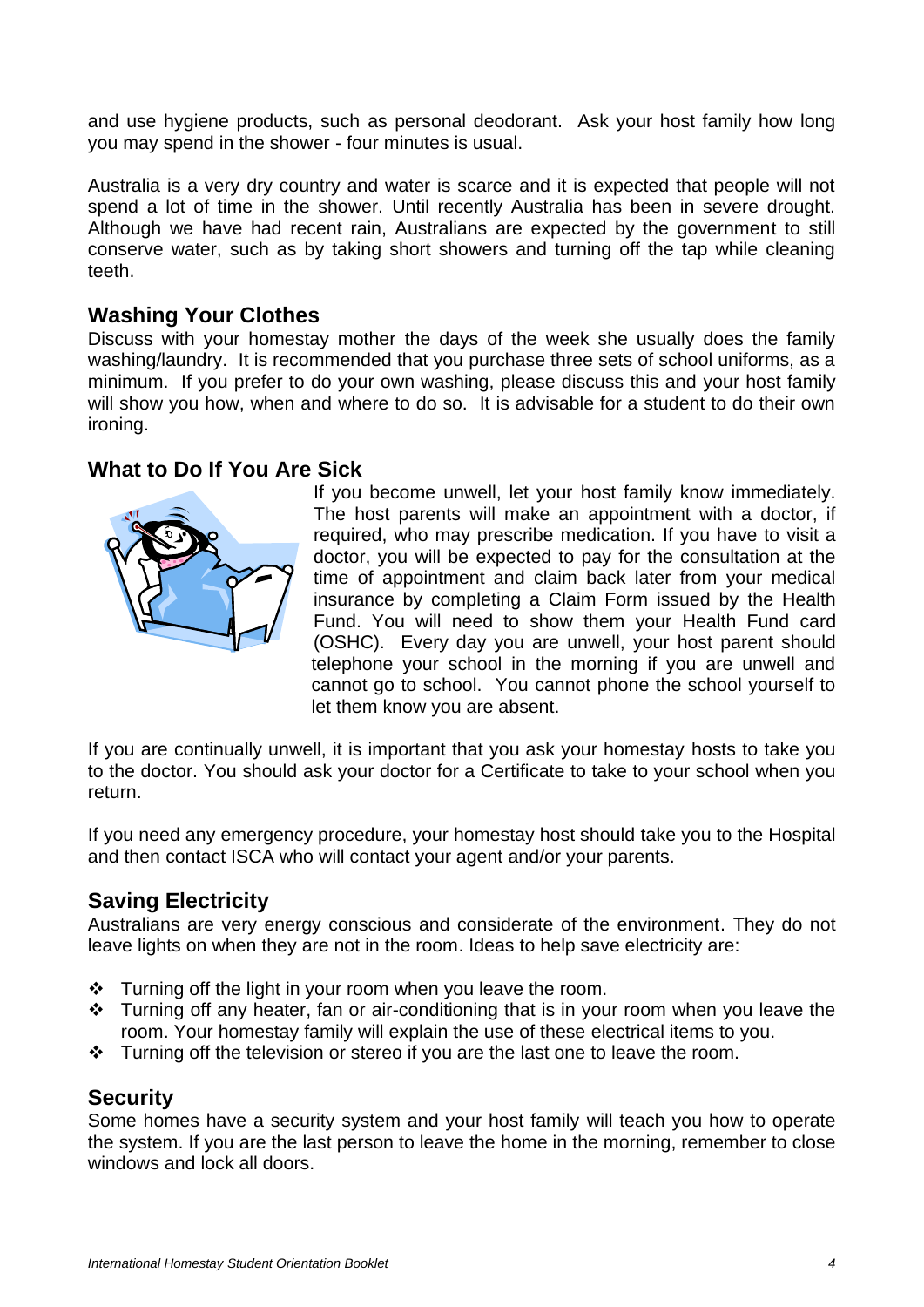# **Using the Internet**

If you are accessing internet on the host family's wireless system (Wi-Fi), you need to follow some rules and protocols for the usage of Internet. Please obey house rules regarding Internet use. Students will negotiate the use of the internet facilities with the homestay family and abide by the homestay family decision in relation to this usage. Students should not download large files (5MB or more, including movies, games and music) at the homestay family's internet expense. You should predominately be using the family's internet for school related work and keeping in contact with your natural parents.

It is illegal for students to access material that is deemed "objectionable" or "unsuitable for minors" and/or for downloading content, that is illegal to possess.

#### **Your Mobile Phone**

- ❖ Please give your mobile phone number to your homestay family, International Coordinator in your school and to ISCA so they are able to contact you in an emergency.
- ❖ Please ensure your phone does not run out of credit, or out of battery when you are out.
- ❖ Please keep your phone turned on when you are out in the evening or during weekends.

#### If you don't understand something, please ask!

### **Contact Details**

Students must advise ISCA and the Homestay family immediately if current personal contact details change. This includes a new mobile phone number or change of email address.

Students must obtain permission from ISCA and the school before changing accommodation.

### **Interaction with the Family**

It is important for you to become part of your host family and a great way of doing this is by being involved in their daily activities and sitting down for meals together. Helping with family chores, e.g. setting the table; clearing the table; washing or drying the dishes are all great ways to become involved with the family life and chat with the family members. Other ways of building relationships within the family are being involved in social activities, for example shopping, visiting relatives or trips away. You will be expected to pay for activities such as excursions, Theme Parks, movies and other forms of entertainment.

Remember to say "thank you" when your host family does something for you, for example, picks you up or drops you off or serves a delicious meal. A host mum always likes to be shown appreciation. Generally, ISCA advises that the international student should become part of the Australian family. In this way, you will have a happy time and return to your homeland after a most enjoyable cultural experience.

Please respect your host family's privacy. If a door is closed, knock before entering. If you are friendly and respectful to your host family, you can be assured of the same treatment in return. You will have the opportunity to form long-lasting friendships.

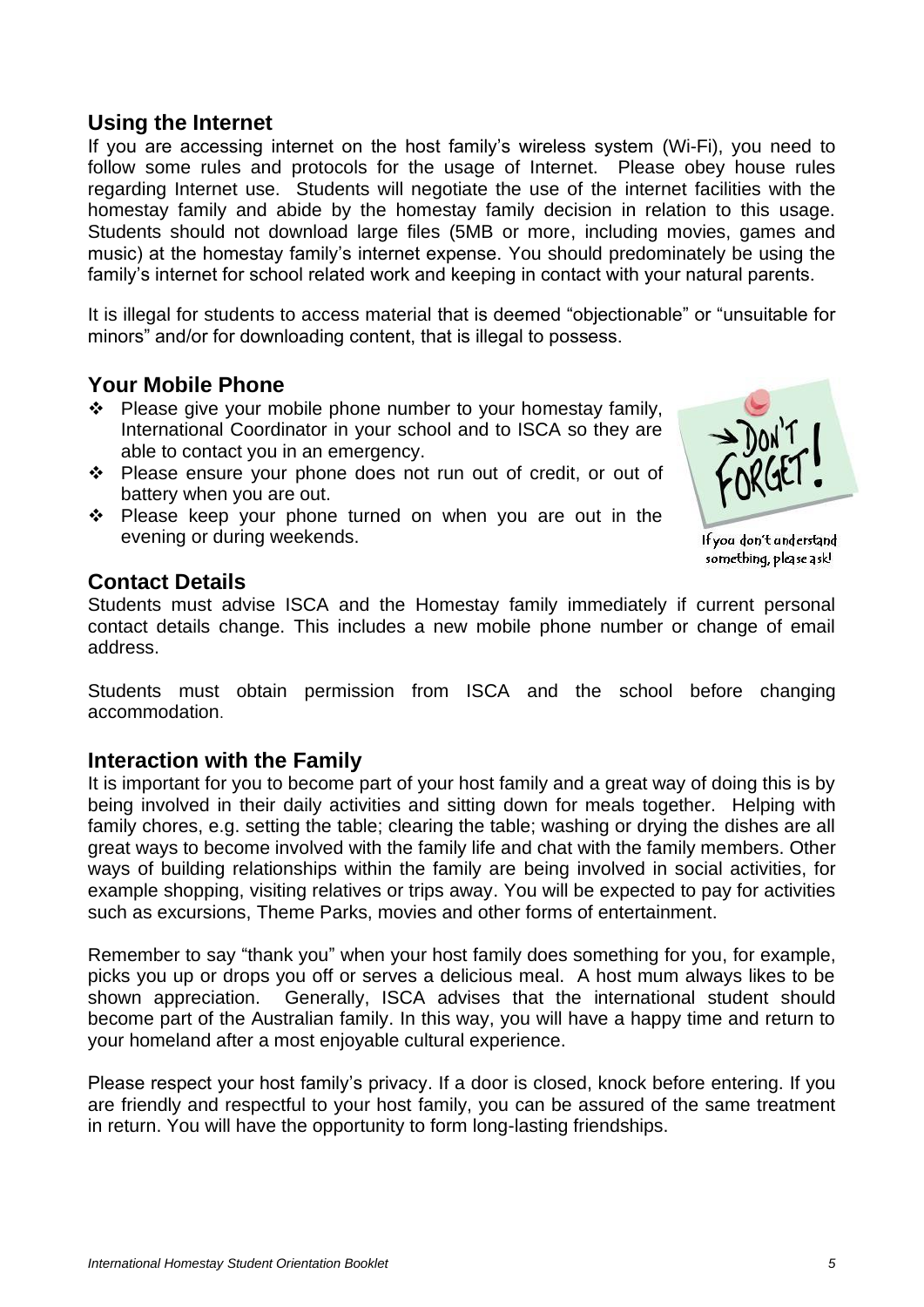### **Curfew Times**

Students may not leave the homestay home prior to 6AM any day of the week without prior approval from the school and homestay.

During the school week, you should travel home directly from school (perhaps a quick trip to the shops, if necessary) but basically, students should not be at a shopping centre for any length of time wearing their school uniform. From Sunday to Thursday nights, you should always be home by 6pm.

On weekends (Friday and Saturday nights), you must be home by 10pm (not leaving the city or activity at 10pm). If a social activity is planned (e.g. a party with school friends) 10pm is the curfew time, and you should make arrangements with your host family to ensure you are safe when returning home e.g. collected by host parent or catching public transport. Prior to the activity, you must give the contact details of the family you are visiting to the host family. The host family should make contact with the person arranging the activity to ensure there will be suitable and adequate supervision, and obtain name/address and contact phone numbers.

### **Overnight and Weekend Stays**

Students can stay overnight with a friend during weekends only if prior permission from both Homestay families and school has been given. Students are required to submit the Travel Request form to gain prior school approval (minimum of 5 days' advance notice). The host family must be involved in the arrangements regarding transport, pick up etc.

### **Travel**

Requests to travel must be made using the Travel Request form available from the school and travel will only be permitted if it has been approved by the school and ISCA.

Travel during term days and school hours is prohibited except for activities organised by the school.

Students are permitted to travel within Australia during weekend or school holidays only with:

- ❖ The host family or,
- ❖ Prior permission from your host family, school and ISCA approval and completion of the school's Travel Request form. (minimum of 7 days' advance notice).

Independent travel overseas (except to go directly home for holidays) is not permitted.

When returning home for school holidays, students must allow sufficient time when booking flights to and from Australia so as not to arrive late for the first day of term or depart earlier then the completion of each school term. All flight itineraries must be submitted and approved in advance by the school prior to booking. All flights must arrive and depart Australia during daylight hours, if at all possible. Students must advise homestay hosts of their flight departure and return dates and provide a copy of the airline ticket/e-ticket.

### **Car Transport**

Students enrolled in an ISCA program must not ride in cars driven by any Provisional License holders (i.e. P plates) including children of the host family.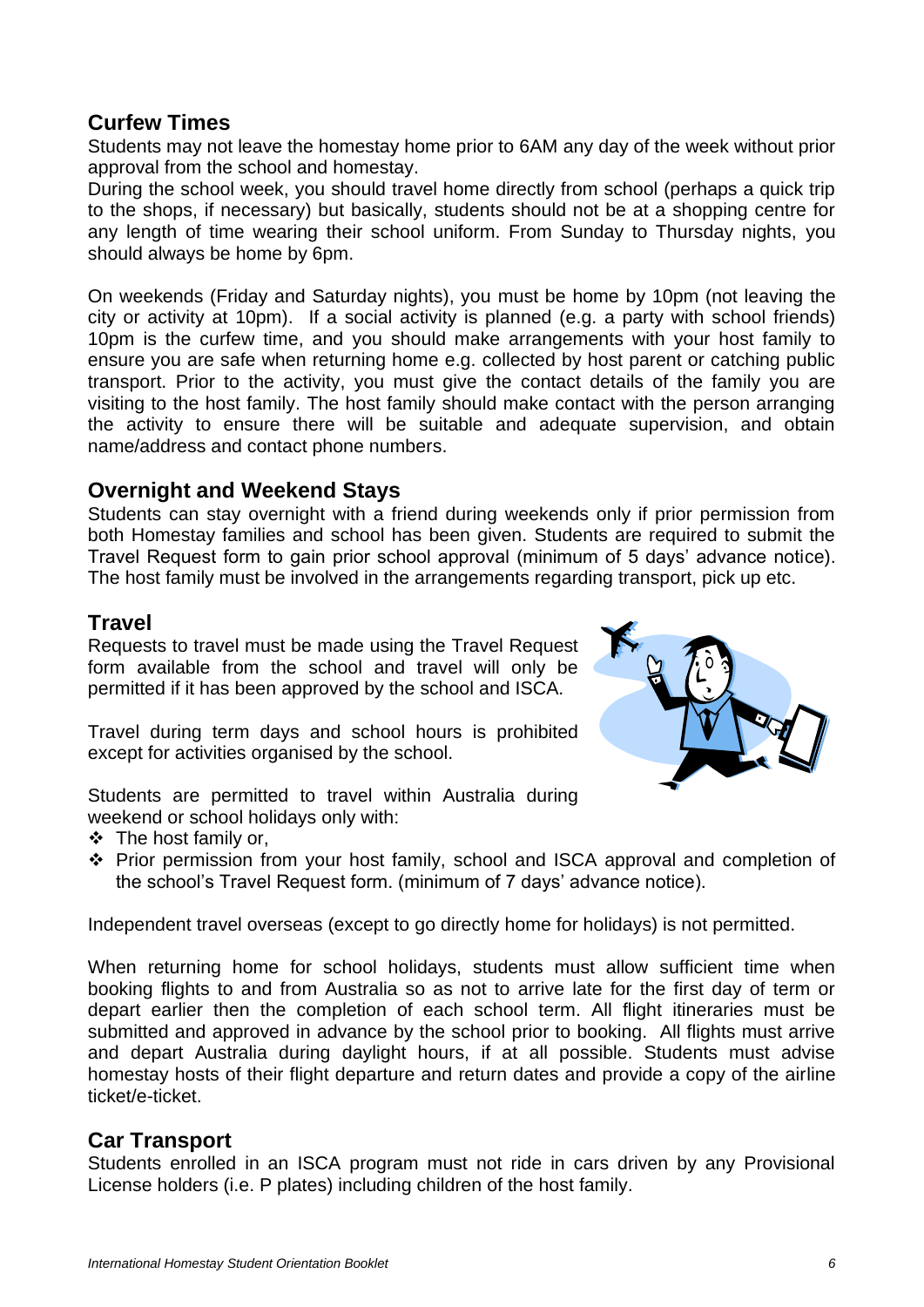Students enrolled in an ISCA program may only drive a vehicle in Australia if they have obtained an Australian driving licence. Driving lessons to obtain an Australian driving licence must be undertaken with a professional driving school and instructor. Fees will apply for these lessons.

# **How to Enjoy the Aussie Culture**

Most people who travel to another country experience some impact from the change of culture. Do not be concerned with this feeling, as it is normal. ISCA staff people are always available to assist your transition into our Australian way of life. Also, the Australian homestay family will be fully understanding of these feelings. We are all working together to make your Australian cultural experience unforgettable.

Make sure you rest and if you need to have short sleeps do so, as learning a new language can be very tiring - but great fun! Try to spend time with your homestay family and new friends at school to minimise your homesick feelings.

Australians have a great sense of humour. We love to laugh at ourselves and at the world in general. If you understand these qualities and even join in, this will help you enjoy your time in Australia, even during difficult situations.

#### **Visit by your Natural Parents**

Please advise ISCA staff when you know that your natural parents are planning to visit you. There are several people who would like to meet your parents – your host family, ISCA staff, International Student Coordinator and your school Principal. If your parents wish to take you out of school while they are here, it is important that the school and ISCA are advised so that permission can be received for you to be absent from your study program. It is an Australian Government requirement that your visa conditions are not altered without notification, via ISCA, to the correct authorities.

### **School Life in Australia**

Your Australian school will probably be very different from school in your home country.

Australian teachers use analytical skills and students need to learn to motivate themselves for the school tasks and study program they have to undertake. The teaching philosophy is also different from overseas; interaction with the teachers is encouraged and students learn to use many resources within their learning environment.



As an international student, the school staff may introduce you

and welcome you during an assembly of the whole school. This will help students and staff to recognise you, remember your name, and greet you. The school staff will often allocate you a "buddy" (friend) in the first week to make introductions and help familiarise you with the school surrounds and rules. It is important to ask questions during this time.

Most importantly, you are in Australia to improve your English as a second language, although you will want to it is not helpful to be talking to another student in your first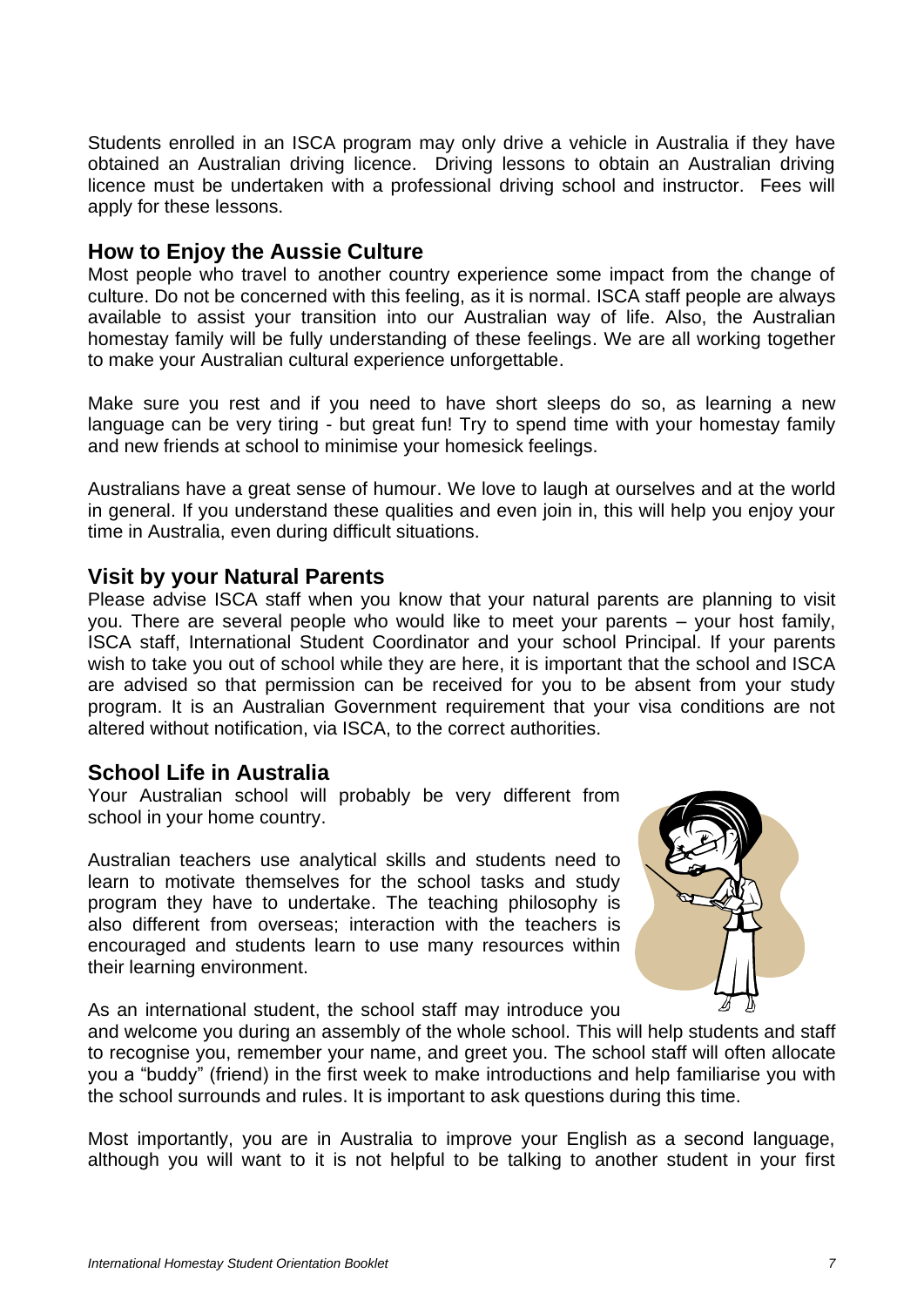language. The more you interact with local Australian students it will improve your spoken English.

#### **Australian Law**

Students will obey Australian laws and regulations at all times.

Students are not permitted to be served or consume alcohol in licensed premises or public places.

Students under 18 years old are not permitted to smoke cigarettes or vape.

It is illegal to possess and/or use non-prescribed drugs in Australia.



Students will not engage in inappropriate sexually explicit behaviour at any time.

Students must seek permission from their host school to work in accordance with the *Queensland Child Employment Regulation 2006*.